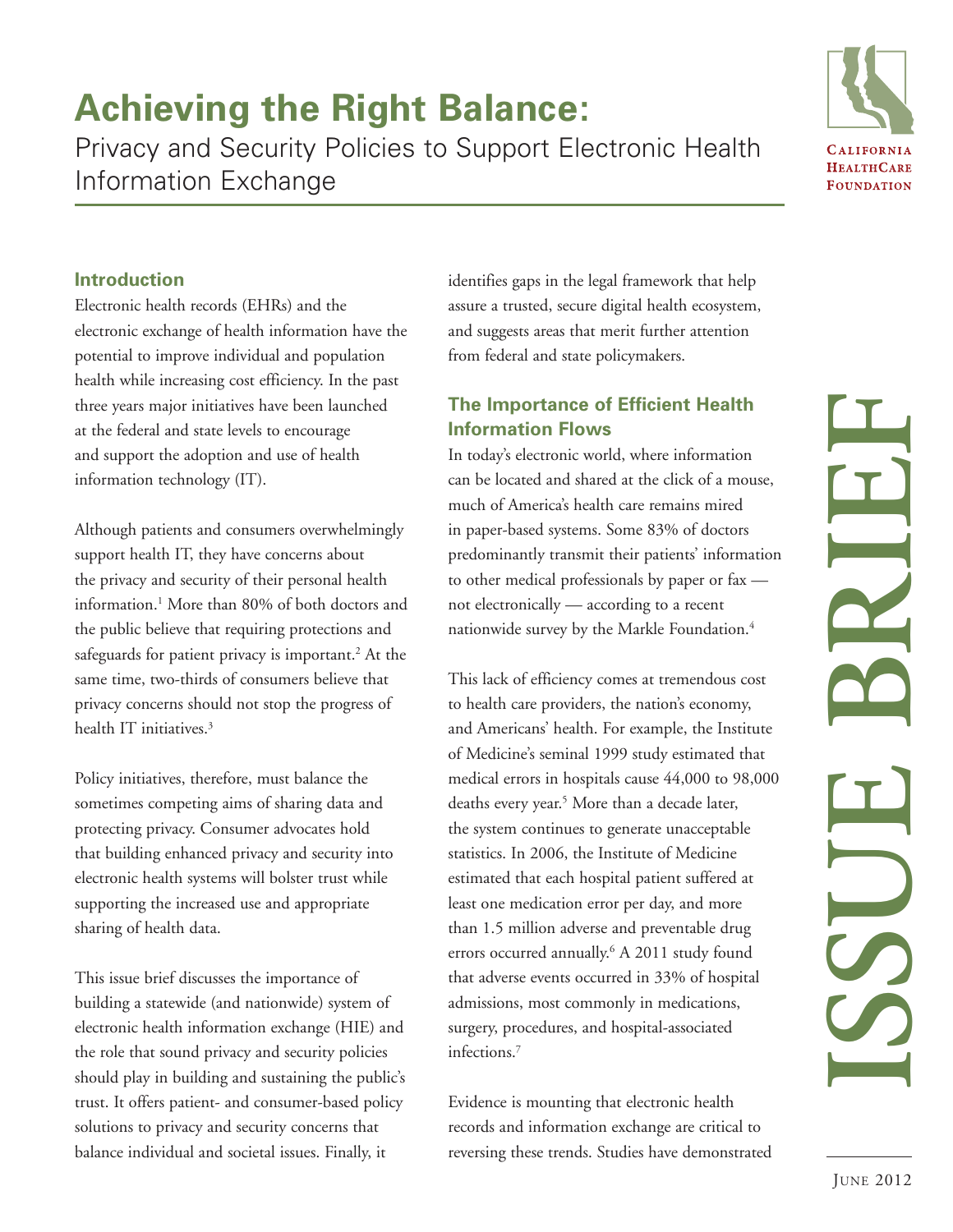that HIE and EHR technology can improve the quality, safety, and efficiency of care, as well as decisionmaking and care coordination among patients, doctors, and other caregivers.<sup>8</sup> HIE can also improve the public's health by better predicting and managing chronic diseases, epidemics, and health disparities; promoting patient safety and preventing medical errors; and reducing the cost of health care.<sup>9</sup> In 2005, the RAND Corporation estimated that implementing health IT could save \$81 billion or more per year in efficiency and safety savings alone, and improvements to prevention and management of chronic disease could double this amount.<sup>10</sup>

The federal government recently launched an ambitious program to build a nationwide system of EHRs and HIE for providers and patients. In the Health Information Technology for Economic and Clinical Health Act of 2009 (HITECH), Congress dedicated \$22.6 billion to support the purchase and use of EHRs by providers and to establish an infrastructure for HIE.<sup>11</sup> States (including California) are also dedicating funds to support this movement.

Patients and consumers overwhelmingly support these efforts. Survey data indicate that a large majority of the public wants electronic access to health information for themselves and for their care providers to improve individual and population health. Two-thirds of patients (70%) and doctors (65%) believe that patients should be able to view and download their personal health information online.12 About 74% of doctors prefer to share a patient's information electronically with other providers when needed.13 Both the public and doctors strongly support the following priorities for health IT: requiring doctors and hospitals to share information to reduce medical errors (80% of public, 85% of doctors); cutting avoidable costs like duplicate tests (79% of public, 85% of doctors); better coordinating patient care (77% of public, 84% of doctors); measuring progress on health care quality and safety improvement (75% of public, 73% of doctors); and improving the nation's health in areas such as heart disease, obesity, diabetes, and asthma (69% of public and doctors).<sup>14</sup>

The shift from paper to electronic health records presents new challenges to protecting the privacy and security of a patient's health information; a breach that formerly affected a single paper record now can expose an entire database of patient records. However, HIE presents powerful new ways to improve the privacy and security of patients' data, including encryption, authentication and authorization controls, and electronic audit trails.

# **Framework for Achieving the Right Balance**

Patients and consumers want the benefits of information exchange, but they also want to be assured of the privacy and security of their electronic health information. In 2010, a cross-section of California consumer, patient, and civil rights organizations came together to frame a set of principles for health information exchange consistent with these ends. The resulting document, titled "Consumer and Patient Principles for Electronic Health Information Exchange in California," is key to ensuring the public's trust in HIE. (See the Appendix.)

An overarching message of these nine HIE principles is that there is no inherent tension between protecting privacy and sharing personal health information for clinical treatment and other appropriate health-related purposes. It is not a choice between privacy or better health care; HIE initiatives should aim to achieve both.

These principles balance patients' various and sometimes competing needs within the overall context of health and health care — for example, health care is coordinated among patients and diverse providers, and safety and quality data about providers and treatments are made accessible for the public good, all while the privacy and security of personal health information is assured.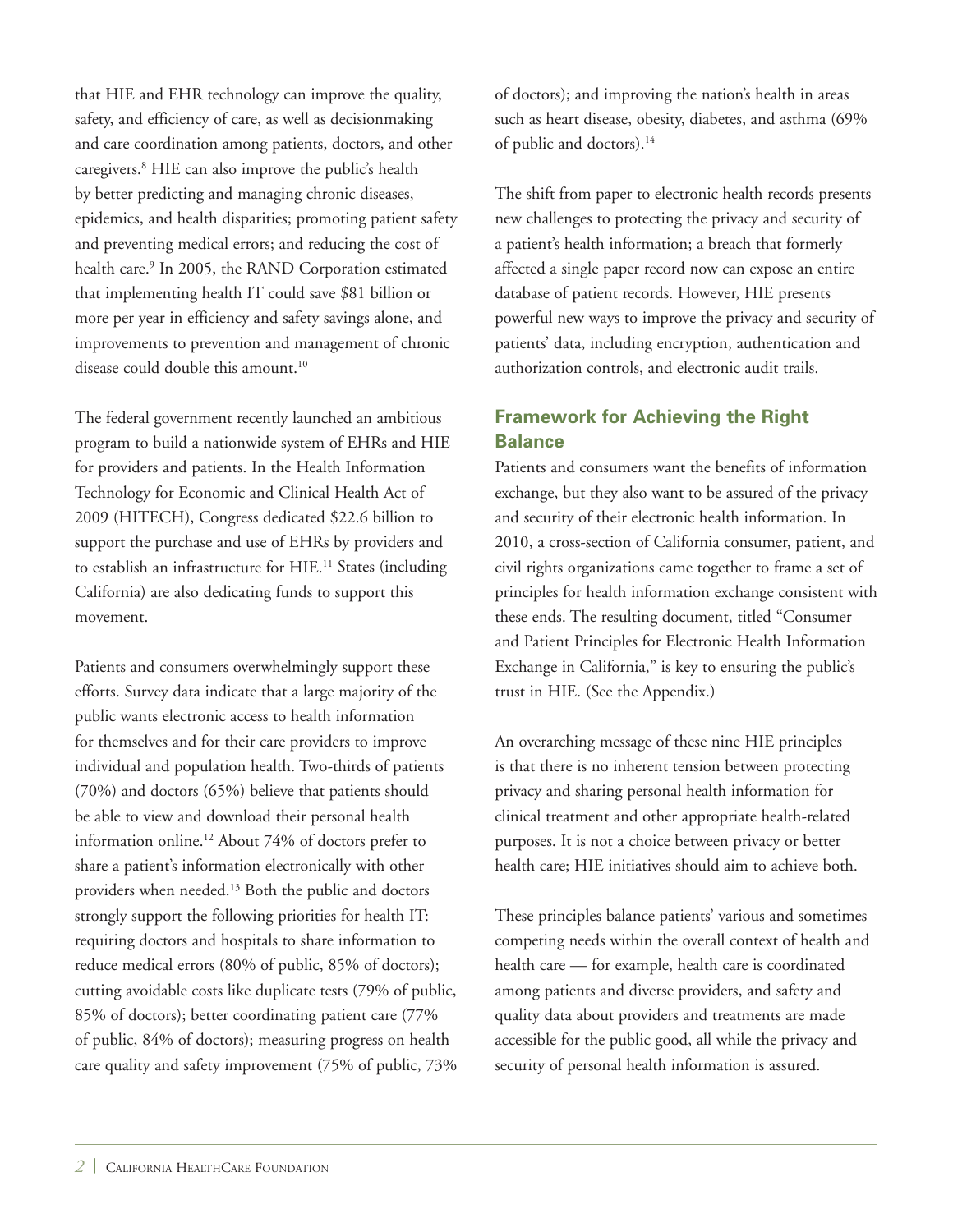The principles are based on fair information practices, which obligate data stewards to use personal data responsibly and with respect for its sensitivity. Fair information practices are the starting point for state, federal, and international policies for the collection, storage, use, and disclosure of personal information and the foundation for most US and international data protection laws.15 For example, recent guidance issued by the US Department of Health and Human Services

(HHS) requires states receiving federal health IT funding to develop policies that address all of the fair information practices.16

Building and preserving trust in HIE requires entities to implement the entire complement of fair information practices. Overreliance on one or some of the principles significantly weakens their overall efficacy. For example, some advocates and policymakers emphasize patient

#### **Fair Information Practices\***

- **1. Openness and transparency.** All data stewards should make their policies and practices regarding health information open and transparent to patients and to the public generally. Data stewards should inform individuals about what personal health information exists about them, for what purpose or purposes it may be used, who can access and use it, and who retains it. Data stewards should also maintain and provide individuals with corresponding audit trails.
- **2. Collection limitation.** Personal health information should only be collected for specified purposes, should be obtained by lawful and fair means, and, where possible, with the knowledge and consent of the data subject.
- **3. Purpose specification and minimization.** The purposes for which personal health data are collected should be specified at the time of collection, and only the information reasonably necessary for those purposes should be collected.
- **4. Data integrity and quality.** All personal health data collected should be relevant to the purposes for which they are to be used and should be accurate, complete, and current. Accuracy in identifying both a patient and his or her records with little tolerance for error is an essential element of health information exchange. There must also be transparent mechanisms to help patients and organizations correct or "clean" their data in the event that errors or omissions are discovered.
- **5. Use and disclosure limitation.** Personal health information should be used, exchanged, or disclosed only for the purposes specified, and only the

information needed to accomplish the purpose should be used, exchanged, or disclosed. Data stewards should immediately notify patients of breaches of privacy, security, or these limitations regarding their personal health information, and comply with all laws regarding such breaches.

- **6. Individual participation and control.** Each entity that controls, accesses, or uses personal health data should inform an individual upon request whether it has personal health information relating to the individual. Each individual has the right to obtain from the entity a copy of the individual's personal health data within a reasonable time (at no or minimal charge), and in a form and language that the person can readily understand; if there are legal reasons why a copy cannot be provided, the individual has a right to know why the request was denied and to appeal the denial. Each individual has the right to challenge the collection. content, retention, use, or disclosure of personal health information relating to them, including the right to have the particular information corrected, completed, amended, omitted, or expunged.
- **7. Local control.** Personal health information should remain in the control of the patient and the physicians and institutions that are directly involved with his or her health care. Local control also builds upon existing infrastructures (augmented as necessary to adhere to these principles, to ensure interconnection and interoperability, and to incorporate innovations), so that we may realize the benefits of health information exchange more quickly.

\*Based on Markle Foundation/Connecting for Health's Common Framework of Policy Principles and Technology Principles (2006). See Appendix.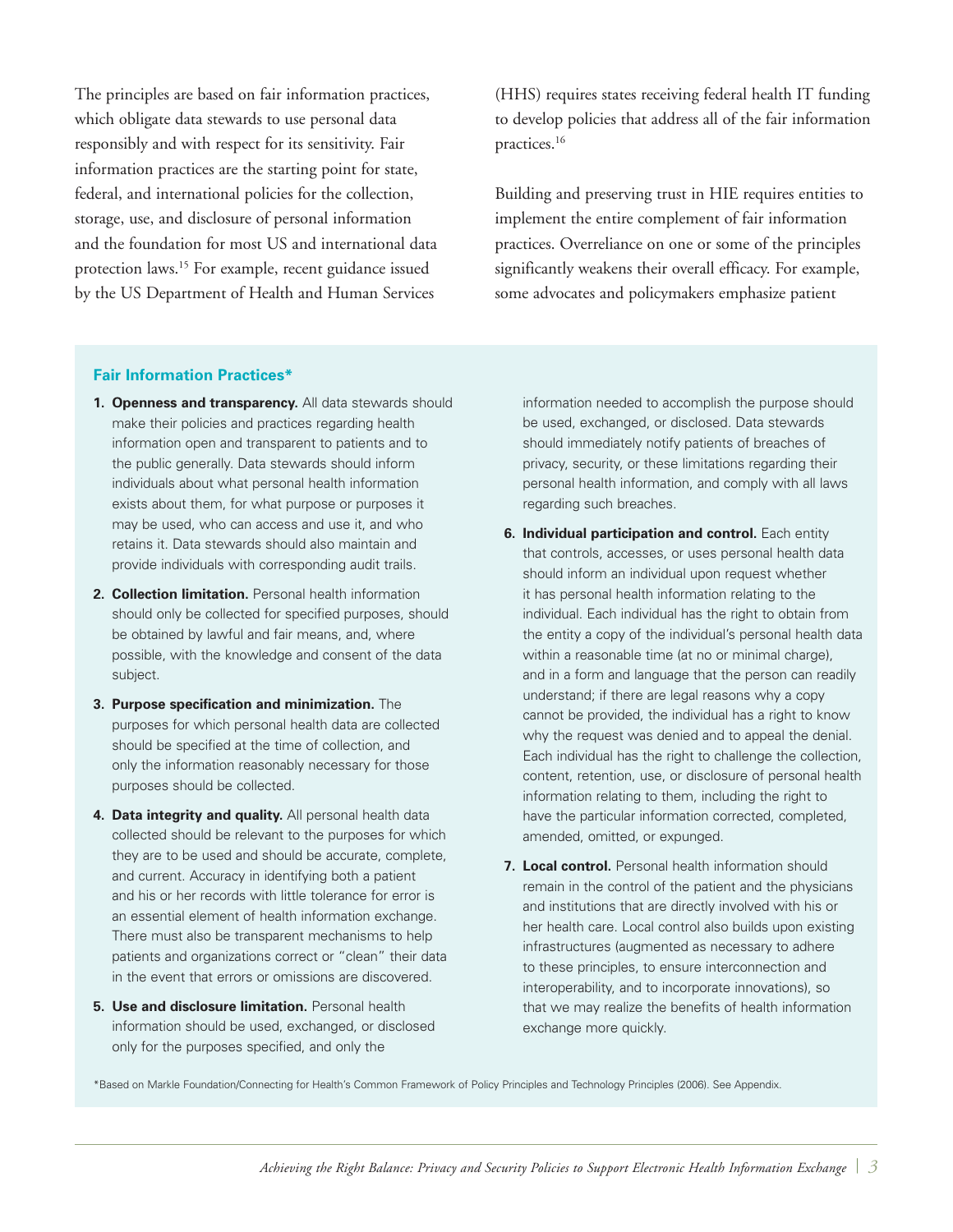consent in developing recommendations for protecting the privacy of health information. Indeed, providing patients with some choice regarding how entities may use and share their health data is a core fair information practice. But consent alone cannot substitute for a comprehensive approach to privacy protection; overreliance on patient consent can undermine privacy and security in practice. Unfortunately, most patients do not focus on the details of consent forms, and those who do often do not understand the terms.<sup>17</sup> Many wrongly assume that the existence of a privacy policy means their personal information will not be shared, even when the policy states the opposite.18 Consent forms are typically drafted by entities seeking the individual's consent to use information, so they are typically phrased in ways to secure that consent.<sup>19</sup>

Developing effective consent policy in California will require careful consideration of consumer and patient values, balanced with the need for information sharing. Policies must emphasize consent when information uses and disclosures do not meet consumers' reasonable expectations, and must promote a "layered" approach to consent that consumers easily understand, with priority given to the most critical aspects of data sharing.<sup>20</sup>

### **Existing Law and Gaps to Address**

The personal health information of California residents is protected under federal and state health privacy laws. Both federal law (regulations under the Health Insurance Portability and Accountability Act, or HIPAA) and California state law (mainly the Confidentiality of Medical Information Act, or CMIA) are based on fair information practices and provide a foundation for comprehensive privacy and security protections.<sup>21,22</sup>

The laws set baseline rules for how health care entities may collect, use, and share health information whether in paper or electronic form. In general, these laws permit health care providers to share information for treatment, payment, and certain administrative activities without

first requiring specific authorization from patients, but they do require specific authorization for "unexpected uses," such as research and sale of identifiable health information. These laws also require entities to implement reasonable security safeguards for electronic health data.

However, there are gaps in the existing protections; they do not address all of the fair information practices outlined by the HIE principles. Many issues require further attention from policymakers:

- All business entities that access, use, and disclose personal health information should be held accountable for complying with comprehensive legal obligations to protect health data. Today, federal coverage under HIPAA is limited to traditional health care system entities (e.g., providers and insurers) and their contractors (business associates). California lawmakers recently extended the CMIA's scope, but it is unclear whether these expansions suffice to provide comprehensive protections for consumers and patients regardless of which entity is accessing their information.<sup>23</sup>
- Accountability for compliance with federal and state health privacy and security protections should be strengthened. Lack of effective enforcement of existing law undermines the public's trust in holders and users of personal health information. At the same time, enforcement policy at both federal and state levels must be robust without making health care entities so overly cautious that they fail to share information in ways that facilitate the provision of good health care, both at an individual and population level.
- Laws that protect electronic health data, such as the HIPAA Security Rule, should be reassessed to ensure that they are sufficient to meet new security challenges and to incorporate technological innovation. For example, reports of data breaches filed with the HHS Office for Civil Rights, which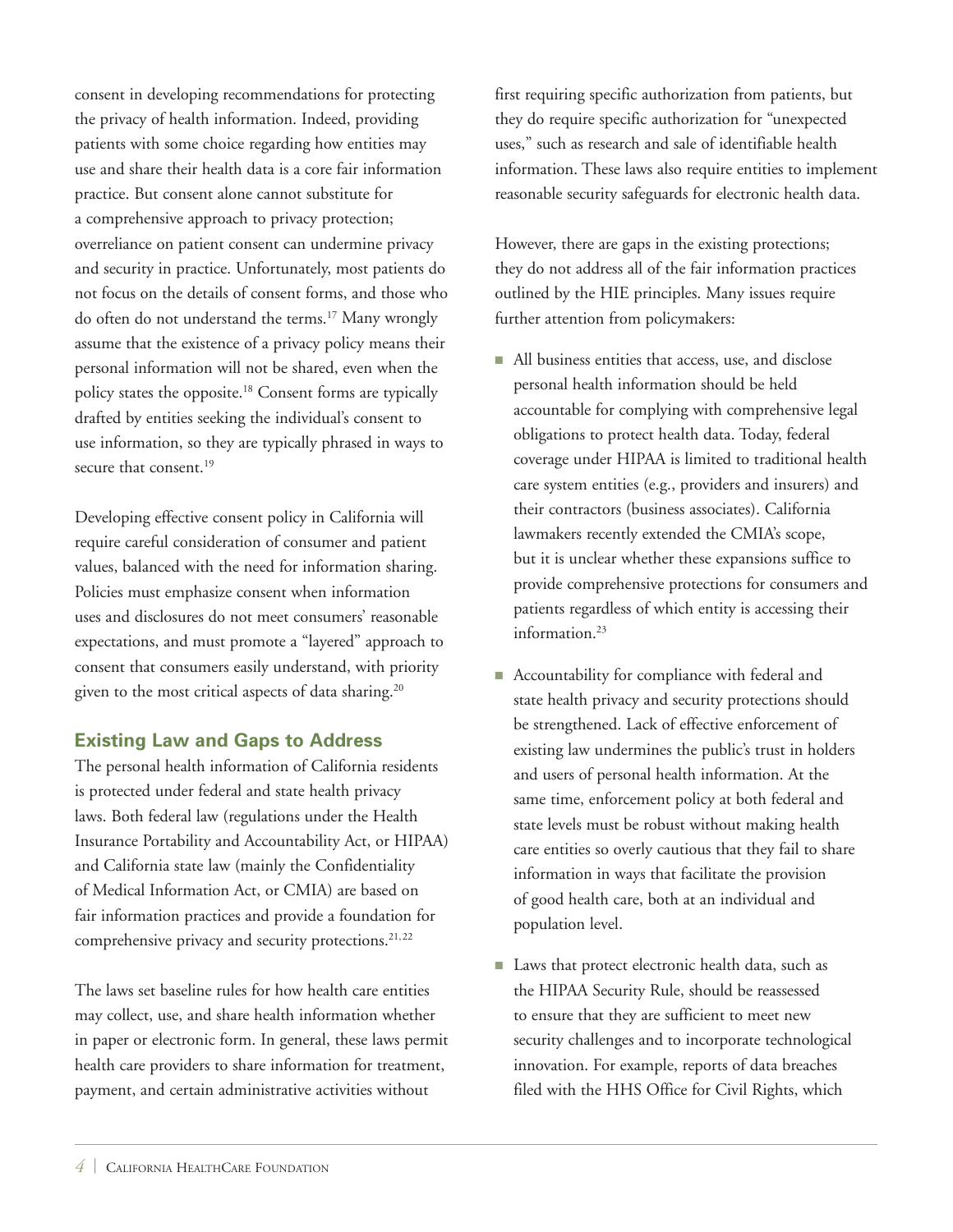enforces the breach notification requirements under HIPAA, strongly suggest that entities covered by these rules are not consistently using encryption to protect stored health information. Encryption is one of the core protections that electronic health records and information exchange make available.

- Rules on the use of personal health information for marketing purposes should be strengthened. Survey data demonstrate that this remains a persistent concern of consumers.<sup>24</sup> Congress enacted provisions in the HITECH Act to strengthen federal rules on the use of personal health information for marketing purposes, but two years later, regulations to implement those provisions have not been finalized and could instead weaken them.
- Policymakers should provide more clarity on how entities are expected to comply with existing and new health privacy laws. Entities that are uncertain about whether they can use and share information lawfully may err on the side of caution and decide not to share. In circumstances where sharing should be encouraged, such uncertainty could be an obstacle to progress in leveraging data to improve individual and population health.
- Policymakers should ensure that standards for de-identifying health data remain robust and should establish penalties for inappropriate or unauthorized re-identification.
- $\blacksquare$  Where possible, data-sharing models that favor decentralization and local control should be prioritized in lieu of duplicate databases created each time health information is needed for a particular purpose. Duplication and centralization of data amplify the risk of security and privacy violations. Local control also builds upon existing infrastructures (augmented as necessary to adhere to privacy and security standards, to ensure interconnection and interoperability, and to incorporate innovations), so that the benefits of HIE are realized more quickly.

## **Conclusion**

Building trust in California's system of electronic HIE among providers and patients will require sound privacy and security policies based on the full complement of fair information practices. Such policies should build on current law, and most importantly, be designed and implemented to protect consumers and support the information flows that are critical to improving individual and population health.

#### **ABOUT THE AUTHORS**

Mark Savage, senior attorney, Consumers Union

Consumers Union is a nonprofit organization that publishes Consumer Reports, works for a fair and safe marketplace for all consumers, and empowers consumers to protect themselves. Learn more at [www.consumersunion.org.](http://www.consumersunion.org)

Kate Black, staff counsel, and Deven McGraw, director of the Health Privacy Project, Center for Democracy & Technology

The Center for Democracy & Technology is a nonprofit public policy organization; its Health Privacy Project develops and promotes policies that enable the trusted use of information technology to improve health. Learn more at [www.cdt.org.](http://www.cdt.org)

#### **ABOUT THE FOUNDATION**

The California HealthCare Foundation works as a catalyst to fulfill the promise of better health care for all Californians. We support ideas and innovations that improve quality, increase efficiency, and lower the costs of care. For more information, visit us online at [www.chcf.org.](http://www.chcf.org)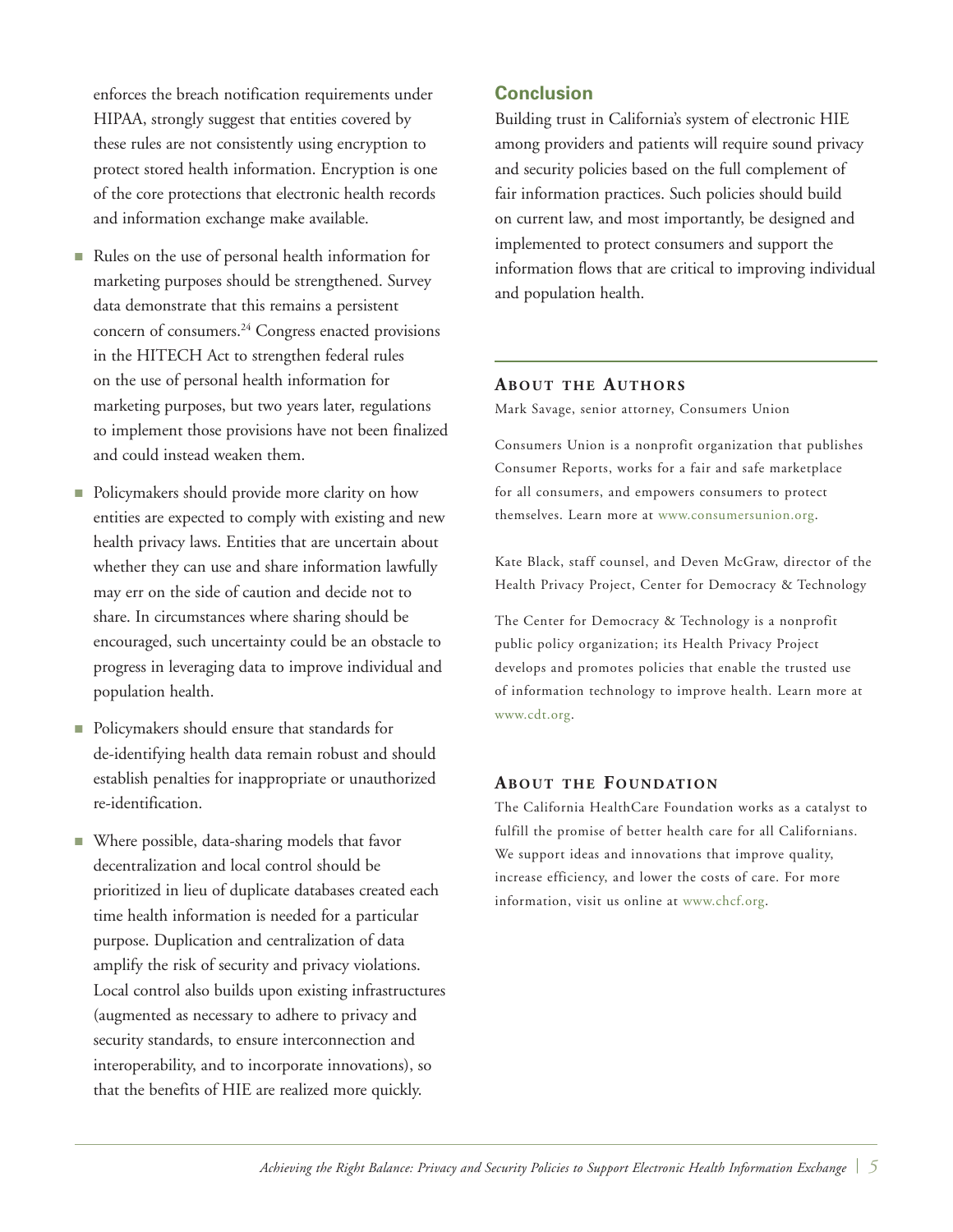# **Appendix:** Consumer and Patient Principles for Electronic Health Information Exchange in California June 21, 2010

Electronic health information exchange and technology can improve health outcomes, empower patients to participate actively in their care, generate research data to improve population health, and improve the effectiveness of our health system. California's patients and consumers need the benefits to individual and population health that electronic health information exchange and technology can achieve. We need the better health care outcomes for individual patients; the better decisionmaking and care coordination among doctors and patients; the greater engagement of patients and families in their care. We need the better public health outcomes; the improved quality, safety, and efficiency of health care; the reduction of unnecessary care and costs. We need the deeper, more comprehensive understanding of individual and population health that electronic health information exchange can provide.

California's patients and consumers also want the better privacy and security of health information that health information technology can provide. Comprehensive privacy and security protections and fair information practices, in turn, engender the public trust necessary to adopt health information technology widely and achieve the benefits of electronic health information exchange across California.

The nine principles below are core expectations and minimum criteria that should govern the design and implementation of health information exchange and technology in California. California's patients and consumers will use these principles to benchmark and evaluate efforts to implement electronic health information exchange and technology in California. We will also use these principles to evaluate whether policymakers and providers ensure the requisite public transparency and trust necessary to succeed. We urge California's policymakers, providers and other stakeholders to adopt and use these nine principles as well.

These principles are interdependent, and the benefits, effectiveness, protections, and balance of any one may depend in significant part upon one or more other principles.

#### **Principles**

- **1. Important benefits for individual health.** Electronic health information exchange and technology should be designed and used to improve individual health care and its quality, safety, and efficiency. Patients should have ready and complete electronic access to their health data as well as relevant tools and educational resources, in their primary or preferred languages, to make meaningful use of that information. The technology should facilitate active engagement of patients in their health care, and engagement of family members and others as the patient chooses or law provides. It should enable full coordination of the patient's care among diverse providers and systems. It should enhance the privacy and security of the patient's health information, and reduce costs.
- **2. Important benefits for population health.** Electronic health information exchange and technology should also be designed and used to improve health for the public and communities at large, such as promoting healthy environments and preventing unhealthy environments; reducing and preventing chronic diseases, epidemics, and health disparities; promoting patient safety and preventing medical errors; measuring and reporting the quality and performance of providers and facilities, and the comparative effectiveness of treatments; and reducing the cost of health care.
- **3. Inclusivity and equality.** All Californians should have full and equal use of electronic health information exchange and technology and their benefits, including California's underserved low-income communities, communities of color, people speaking primary languages other than English, people with disabilities, seniors and youth, immigrant residents, and rural and inner-city communities.
- **4. Universal design, accessibility, and interoperability.**  Electronic health information exchange and technology should be designed and built to meet the diverse needs of all Californians from the outset, without barriers or diminished function or quality for some. Universal design anticipates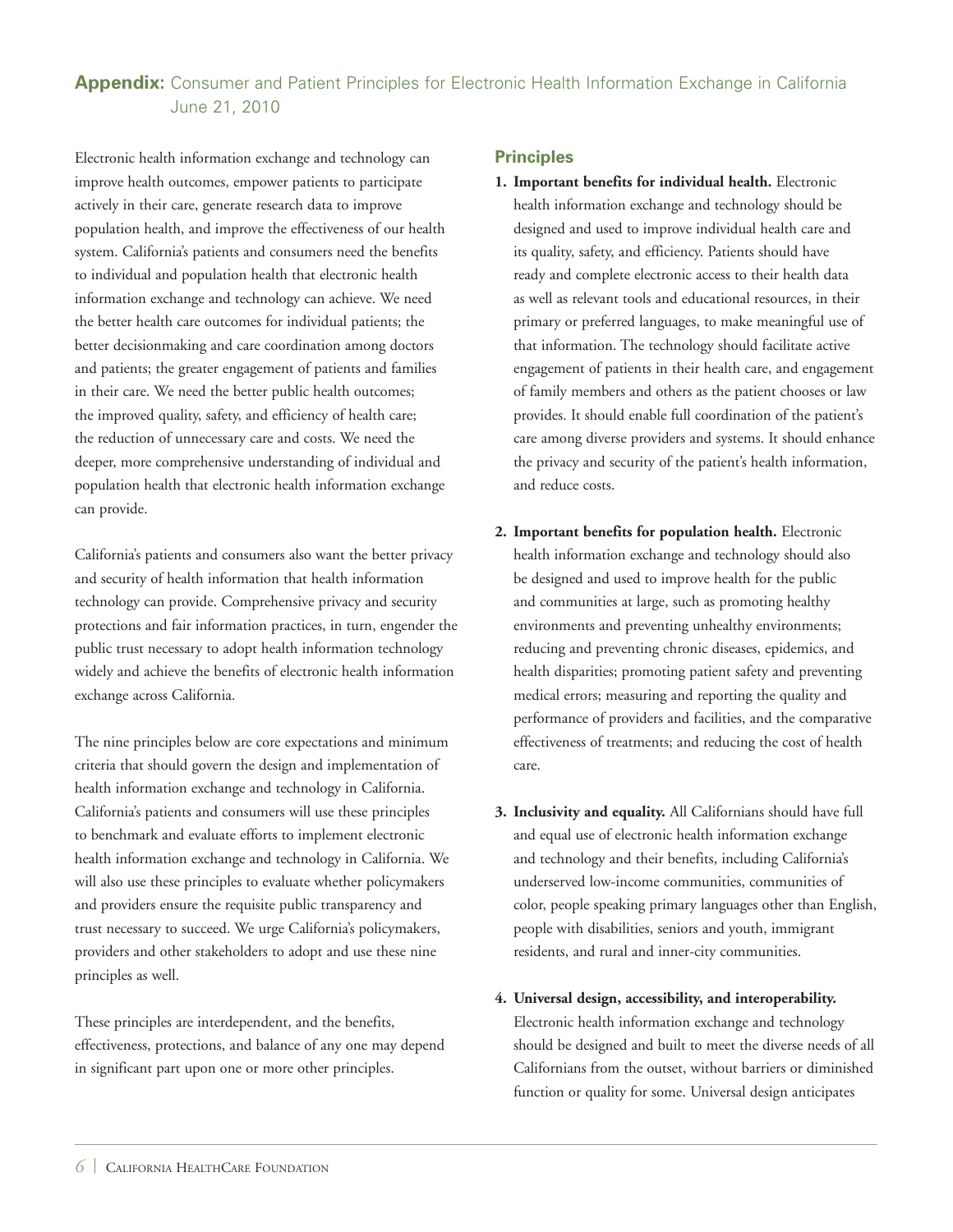and accommodates, for example, the differing needs of older people and younger people; of people from diverse cultures and communities and the need for cultural competency; of people who use diverse languages at home and the need for linguistic competency and translation; of people with diverse abilities and disabilities; of people across the range of income levels; of people across the range of literacy in reading, health care, and electronic technology. Different systems and different patients and providers should interconnect easily.

- **5. Privacy and security.** Health information exchange and technology must promote trust and protect the privacy, security, confidentiality, and integrity of health data. Strong privacy and security policies should be established to accomplish these ends, which are then supported by the technology necessary to implement and enforce them. To this end, health information exchange and technology should be further governed by the data stewardship rules and fair information practices specified in Appendix A, and sufficient security safeguards should protect all health data against such risks as loss or unauthorized access, destruction, use, modification, or disclosure. Both policy and technology should incorporate innovations that can enhance individual privacy and security and address new risks.
- **6. Preventing misuse of health data.** Electronic health information exchange and technology should protect against misuses of health data, including the use of health data to deny or restrict health care or insurance coverage; restrict or deny credit or other financial benefits; engage in unsolicited marketing to patients and consumers; restrict or deny employment or housing; and deny or restrict a patient's rights under the law, including a patient's rights in matters of law enforcement, national security, and immigration enforcement.
- **7. Partnership and HIT literacy.** Electronic health information exchange and technology should connect patients, providers, public health officials, and consumers as partners in personal and public health care. Such partnership requires that patients and consumers be informed in their primary languages about how to use health information exchange and technology well, and about patients' rights, remedies, and responsibilities.
- **8. Accountability.** Entities that collect, access, or use health data, and the governmental agencies that oversee them, must be held accountable for realizing the benefits of health information exchange for California's patients and communities.
- **9. Enforcement.** Entities that collect, access, or use health data, and the governmental agencies that oversee them, must be held accountable for enforcing the protections of health information exchange for California's patients and communities. Sufficient resources and adequate legal and financial remedies must exist to address breaches or violations. The benefits and protections of health information exchange are public goods, and enforcement proceedings should be transparent and public.

## **Appendix A:** Specific Principles for Privacy and Security of Health Information\*

Under principle 5 above, Privacy and Security, health information exchange and technology should be further governed by the following data stewardship rules and fair information practices.

- **5a. Openness and transparency.** All data stewards should make their policies and practices regarding health information open and transparent to patients and to the public generally. Data stewards should inform individuals about what personal health information exists about them, for what purpose or purposes it may be used, who can access and use it, and who retains it. Data stewards should also maintain and provide individuals with corresponding audit trails.
- **5b. Collection limitation.** Personal health information should only be collected for specified purposes, should be obtained by lawful and fair means, and, where possible, with the knowledge and consent of the data subject.
- **5c. Purpose specification and minimization.** The purposes for which personal health data are collected should be specified at the time of collection, and only the information reasonably necessary for those purposes should be collected.

<sup>\*</sup>Appendix A is based upon Markle Foundation/Connecting for Health's Common Framework of Policy Principles and Technology Principles (2006).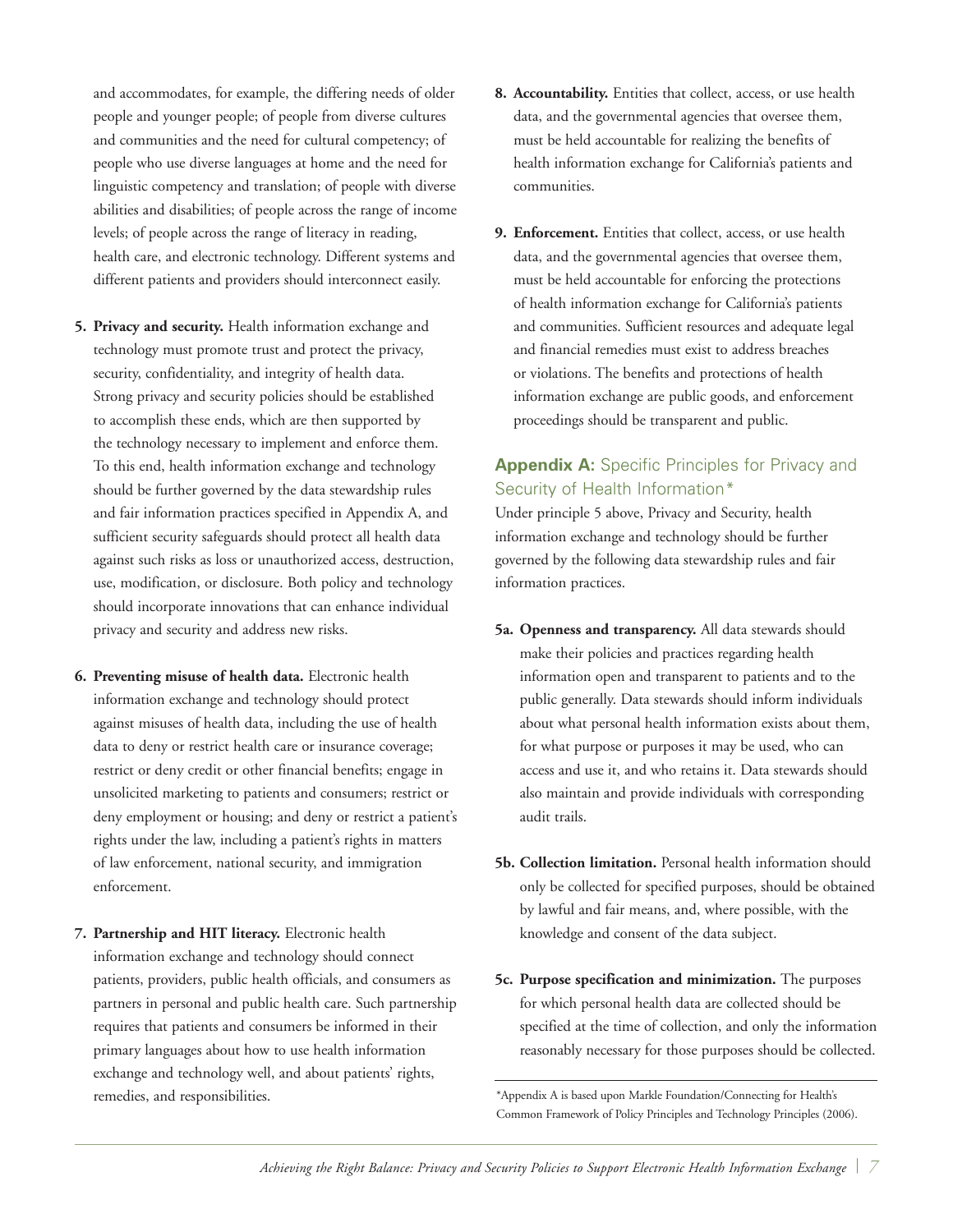- **5d. Data integrity and quality.** All personal health data collected should be relevant to the purposes for which they are to be used and should be accurate, complete, and current. Accuracy in identifying both a patient and his or her records with little tolerance for error is an essential element of health information exchange. There must also be transparent mechanisms to help patients and organizations to correct or "clean" their data in the event that errors or omissions are discovered.
- **5e. Use and disclosure limitation.** Personal health information should be used, exchanged, or disclosed only for the purposes specified, and only the information needed to accomplish the purpose should be used, exchanged, or disclosed. Data stewards should immediately notify patients of breaches of privacy, security, or these limitations regarding their personal health information, and comply with all laws regarding such breaches.
- **5f. Individual participation and control.** Each entity that controls, accesses or uses personal health data should inform an individual upon request whether it has personal health information relating to the individual. Each individual has the right to obtain from the entity a copy of the individual's personal health data within a reasonable time (at no or minimal charge), and in a form and language that the person can readily understand; if there are legal reasons why a copy cannot be provided, the individual has a right to know why the request was denied and to appeal the denial. Each individual has the right to challenge the collection, content, retention, use or disclosure of personal health information relating to them, including the right to have the particular information corrected, completed, amended, omitted, or expunged.
- **5g. Local control.** Personal health information should remain in the control of the patient and the physicians and institutions that are directly involved with his or her health care. Local control also builds upon existing infrastructures (augmented as necessary to adhere to these principles, to ensure interconnection and interoperability, and to incorporate innovations), so that we may realize the benefits of health information exchange more quickly.

## **Organizations Endorsing the Consumer and Patient Principles for Electronic Health Information Exchange in California**  as of September 7, 2011

Many organizations are working to ensure that electronic health information exchange in California fully incorporates consumers' and patients' needs and perspectives. These Consumer and Patient Principles are currently endorsed by the following organizations:

#### AARP

American Civil Liberties Union of Southern California Asian & Pacific Islander American Health Forum Association of Asian Pacific Community Health Organizations California Pan-Ethnic Health Network California Rural Indian Health Board Center for Democracy & Technology Congress of California Seniors Consumer Action Consumers Union of United States Family Bridges, Inc. Health Access Latino Coalition for a Healthy California National Council of La Raza National Partnership for Women & Families Pacific Business Group on Health Planned Parenthood Affiliates of California Prevention Institute Privacy Activism Southern Christian Leadership Conference of Greater Los Angeles Summit Health Institute for Research and Education, Inc. The Children's Partnership ZeroDivide